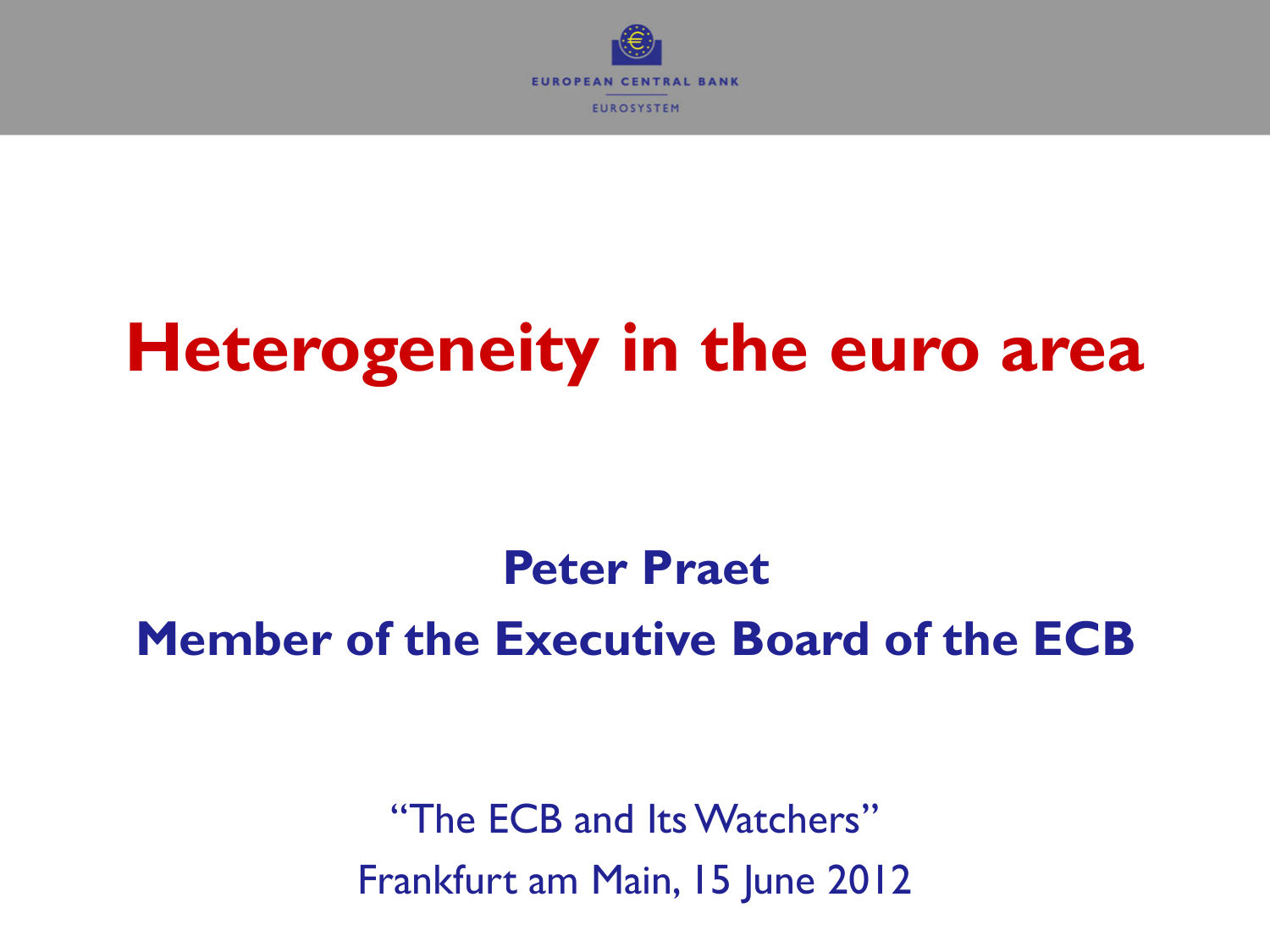### **Persistent inflation differentials in the euro area**



*Sources: Eurostat, Bureau of Labor Statistics and ECB calculations. Note: Regional inflation differentials with respect to the aggregate of the euro area or the US are cumulated starting in 1998.*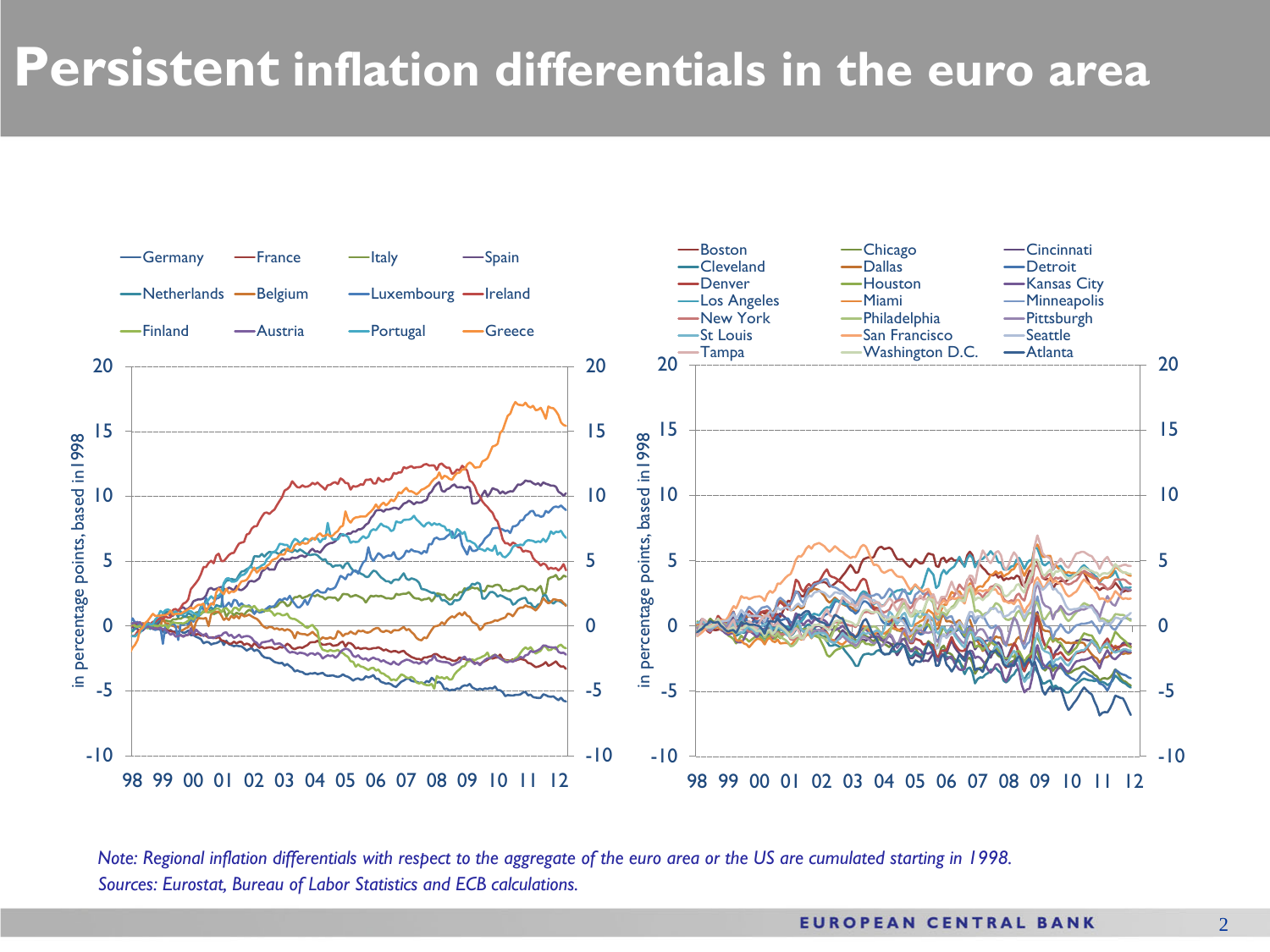## **Sources of inflation differentials**



#### *(1) HICP, 2000 to 2007.*

*(2) Productivity based on total employment, 2000 to 2007, total industry (excl. construction) vs a selection of services.*

*(3) This measures the implementation of the Lisbon strategy. The higher the score, the less the strategy has been implemented.*

*Sources: Eurostat, Centre for European Reform.*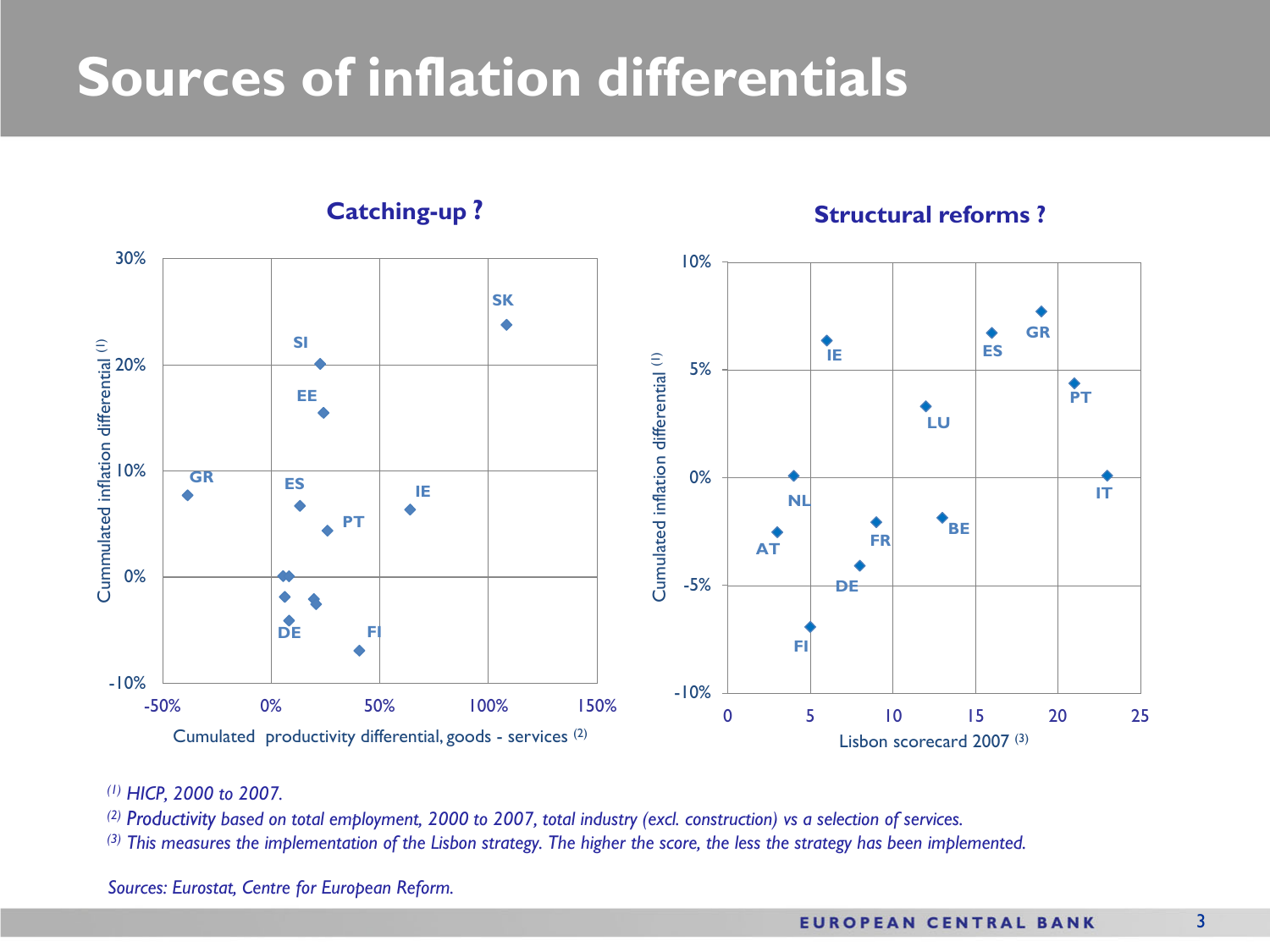# **Current account divergences in EMU**



*Note: The grey area represents the difference between the HP filtered trend of the 90th and 10th percentile of the current account balances across countries.*

*Sources: OECD and ECB calculations.*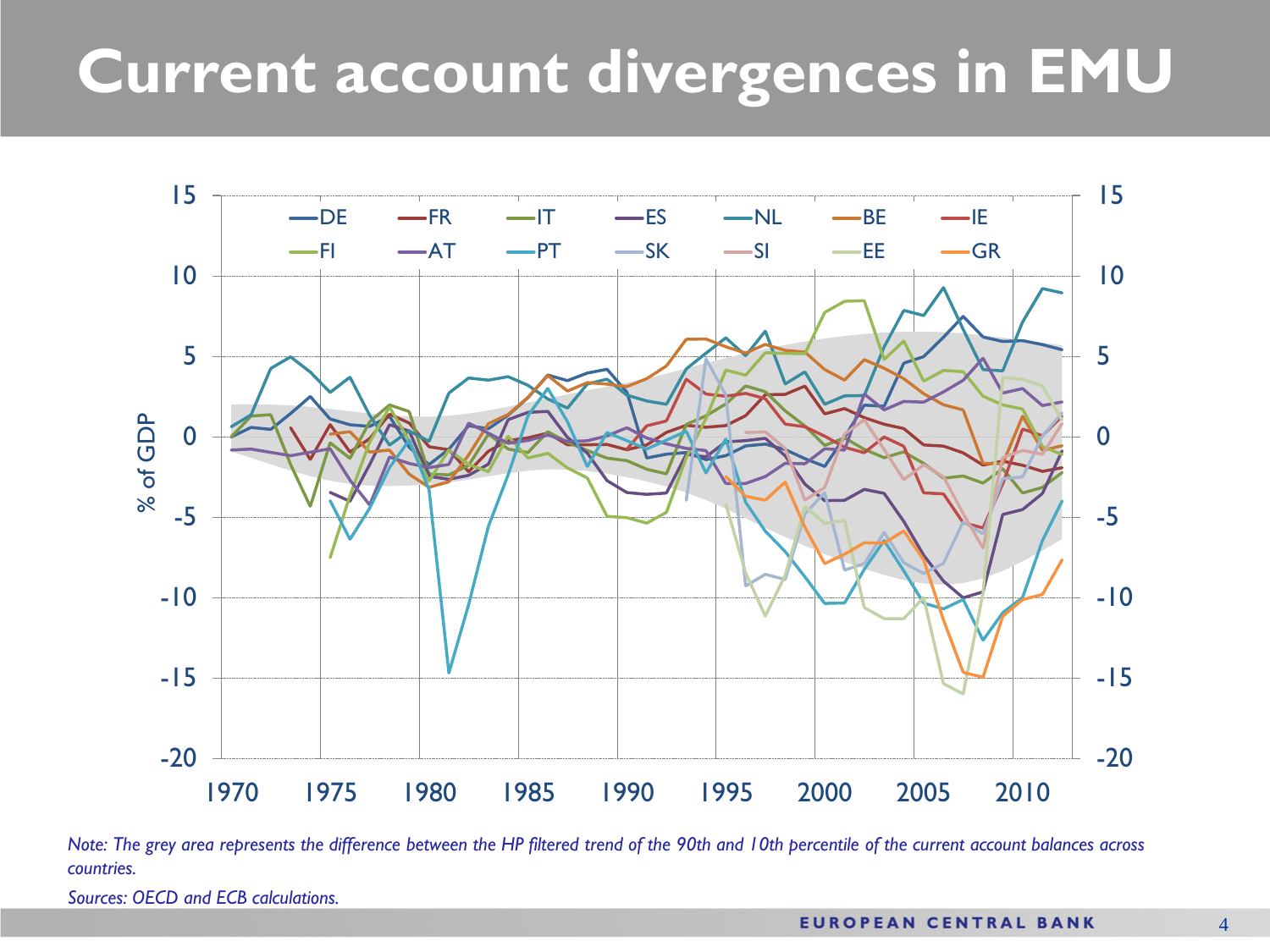## **Lending to the non-financial private sector in the largest euro area countries**



*NFC loan flows in "large countries" (annual growth rates; not seasonally adjusted; adjusted for securitisation)*



*Source: ECB and ECB calculations.*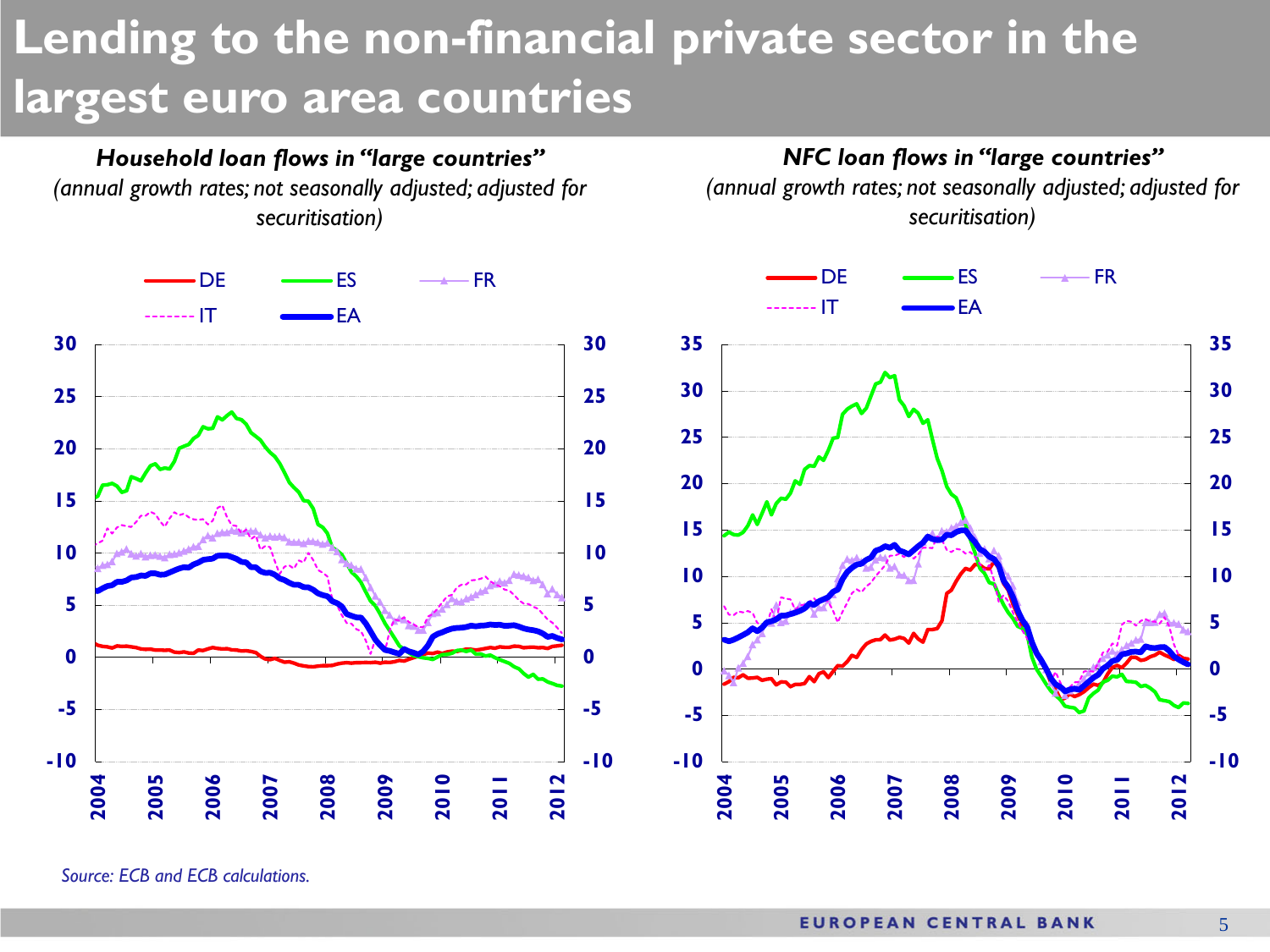# **Heterogeneity during the crisis: financial OWS**

### MFI holdings of Non-MFI debt securities, domestic vs other euro area countries (quarterly flows, EUR billions)



Notes: "Domestic" shows purchases by MFIs in a euro area country of government and (non-bank) private sector debt issued by that country. "Other euro area" shows purchases of such debt by MFIs in other euro area countries.

*Source: ECB and ECB calculations.*

#### **EUROPEAN CENTRAL BANK**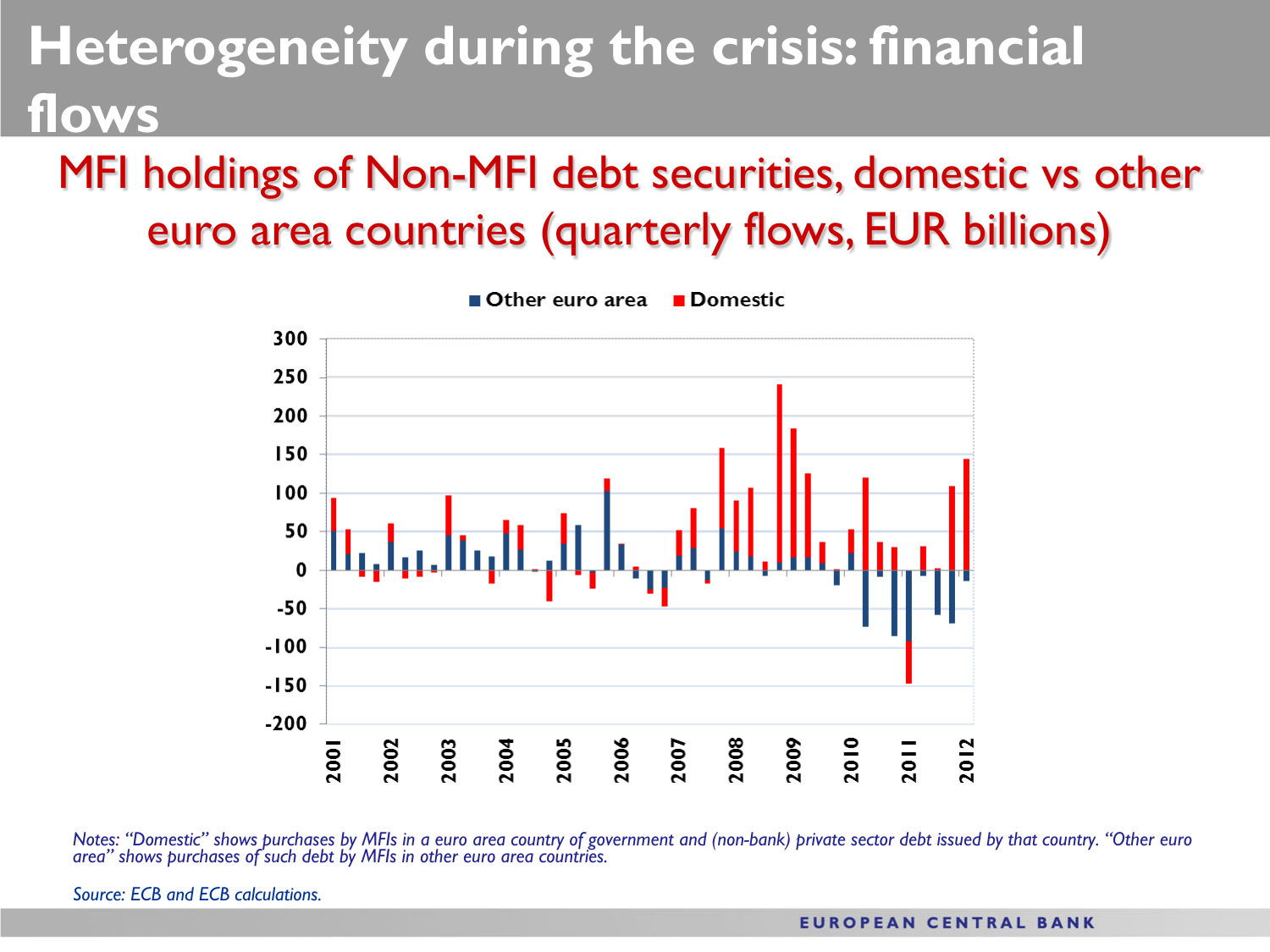### **Repo (secure) market interest rate for banks In the largest euro area countries**



*Source: Commerzbank*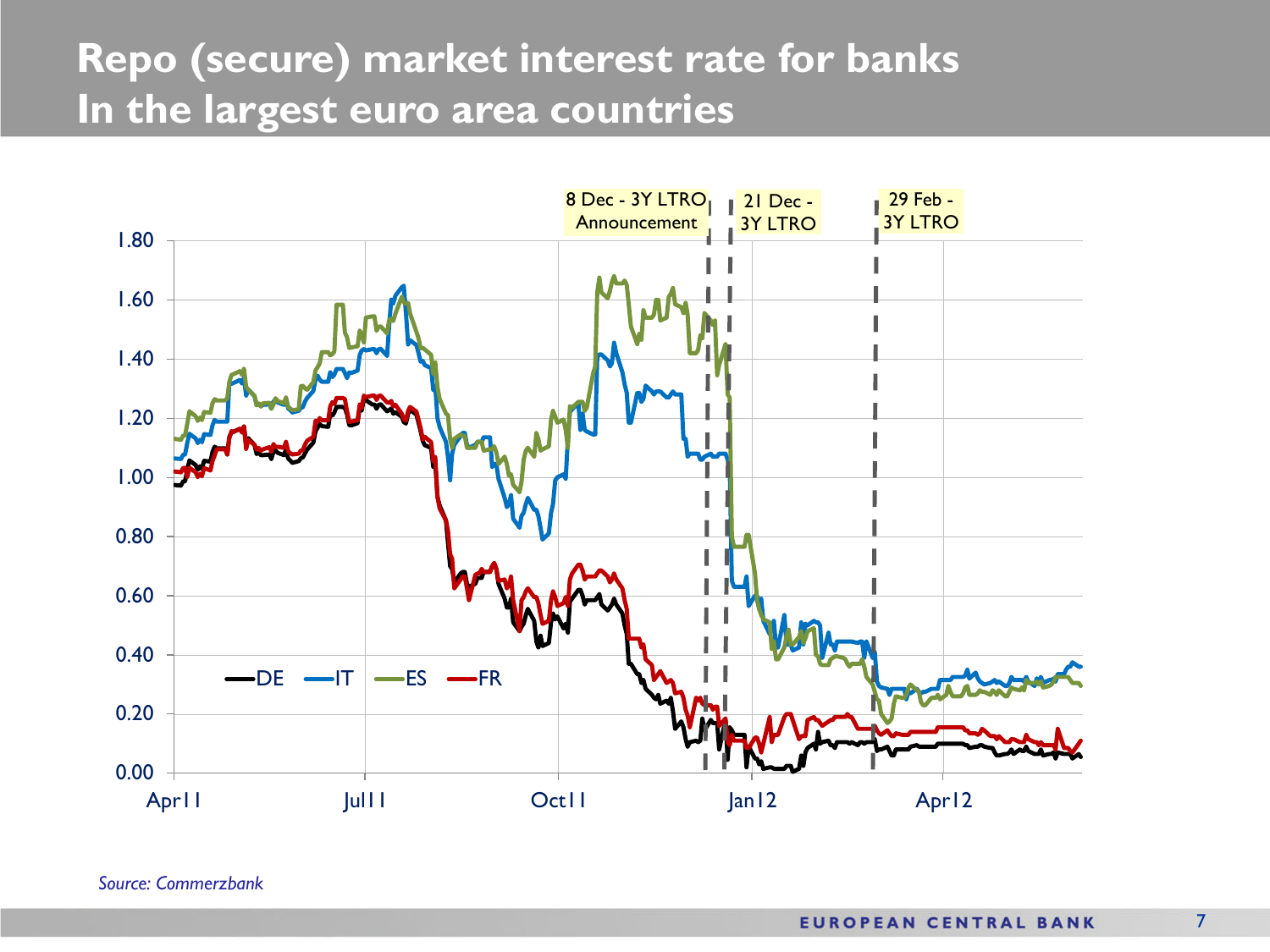### **Money market spread compressed following three-year LTRO**

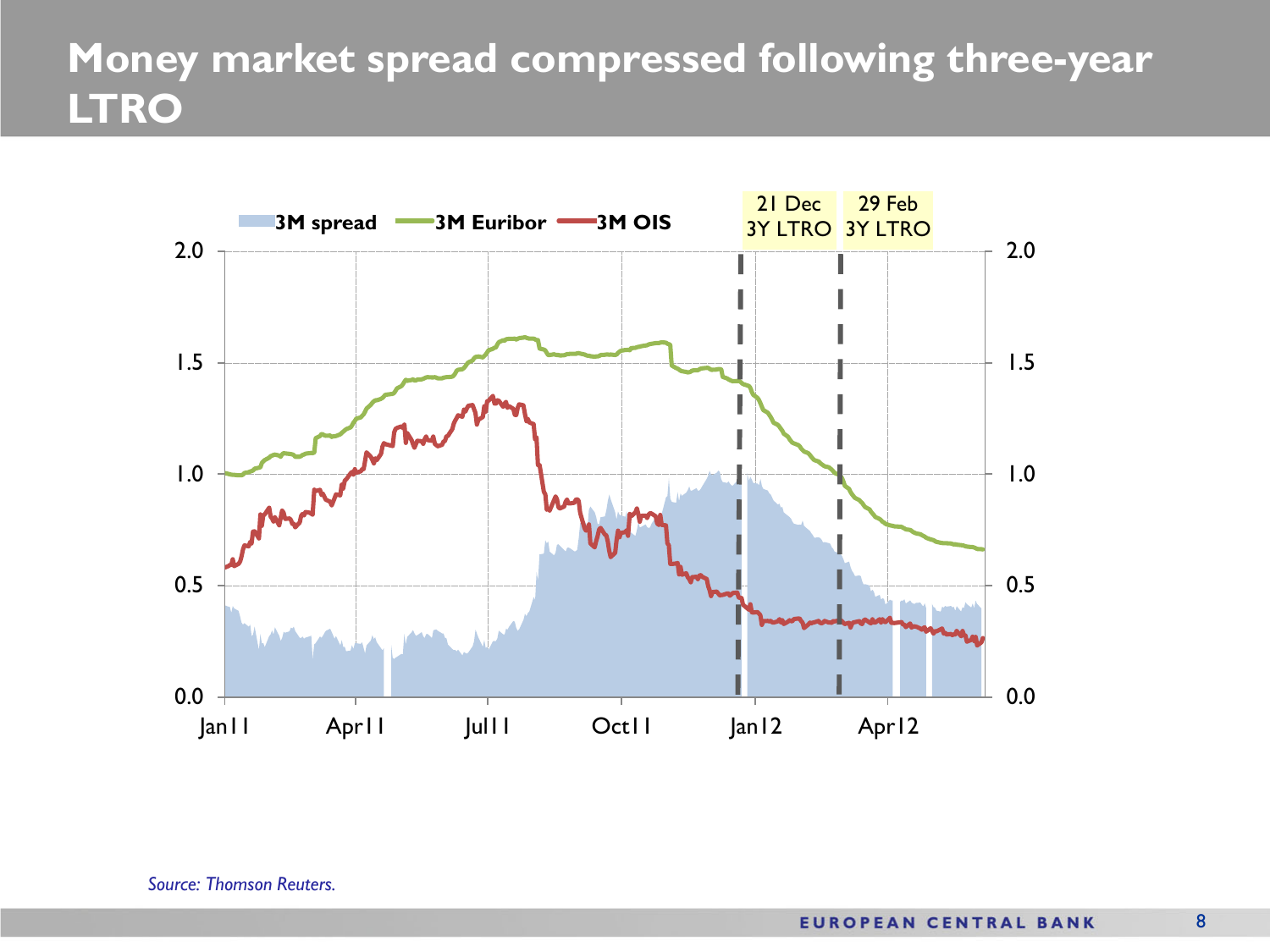# **Heterogeneity during the crisis: TARGET2**

### TARGET2 balances (EUR billions)



*Sources: NCBs.*